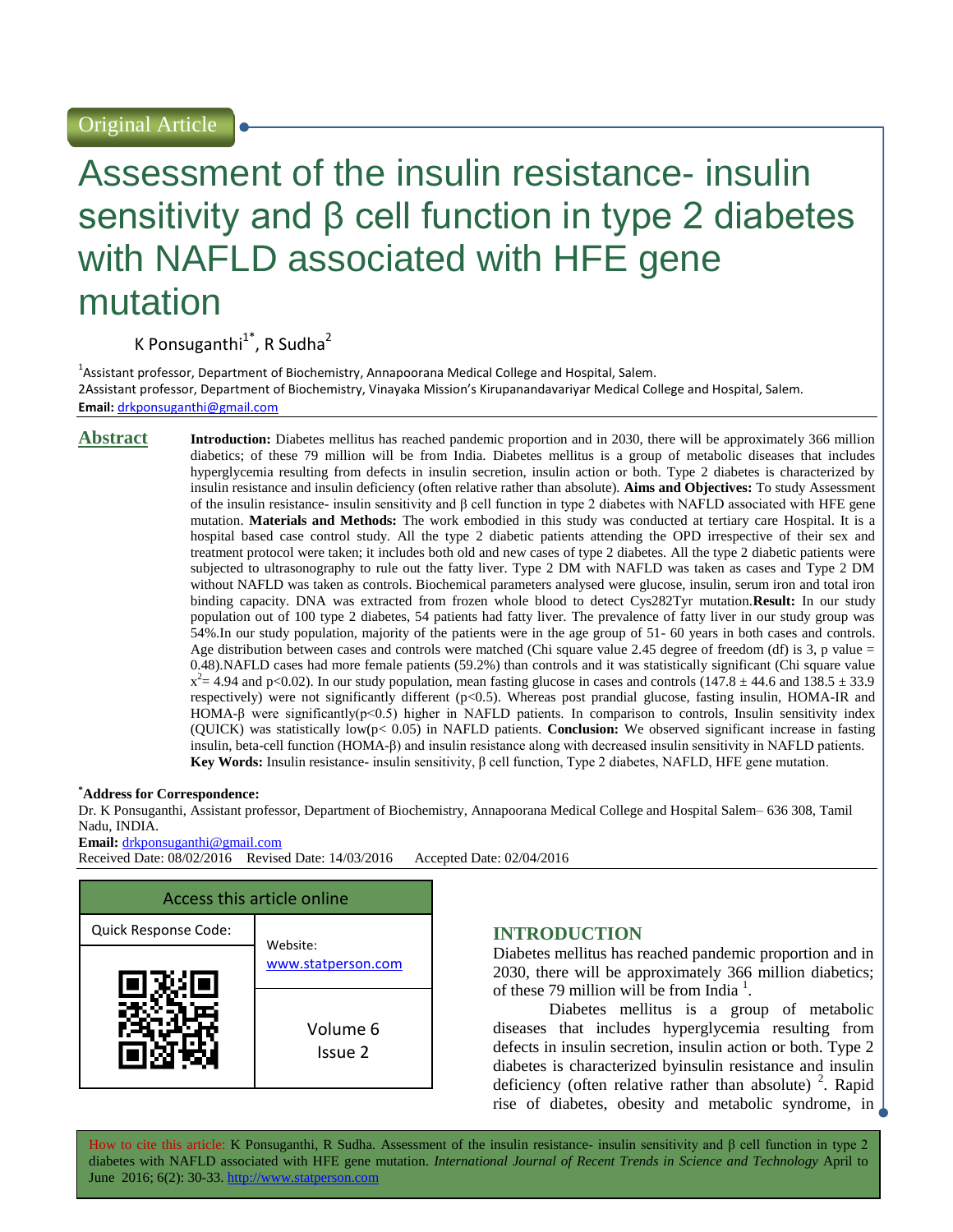parallel with NAFLD have been identified worldwide  $3$ . NAFLD is a common hepatic disorder characterized by fat accumulation in the liver, identical to that seen in alcoholic fatty liver disease, but in patients who do not drink excessive alcohol<sup>4</sup>. NAFLD is defined as fat accumulation in the liver exceeding 5% to 10% by weight, but it is estimated practically as the percentages of fat-laden hepatocytes observed by light microscope  $\frac{5}{5}$ .

NAFLD consists of a wide spectrum of liver abnormalities, ranging from simple steatosis to Nonalcoholicsteatohepatitis (NASH), can progress to cirrhotic and Hepatocellular carcinoma<sup>6</sup>. NASH was first reported by Ludwig and associates, in a series of patients, who had no significant history of alcohol intake <sup>7</sup>.NAFLD is the most common liver disease responsible for significant progression to liver cirrhosis, portal hypertension, and need for liver transplantation in adults <sup>8</sup>. Recent studies indicate that substantial fibrosis or liver cirrhosis varies from 15 to 50% of patients with NAFLD and in the long term follow up study, 30% of patients with fibrosis had cirrhosis after 10 years 9,10.NAFLD is mostly seen in obesity (60-95%), type 2 diabetes mellitus (28-55%) and hyperlipidemia  $(27-92%)$ <sup>11,12</sup>. The HFE gene is located at chromosome 6p 21.3, approximately 4.6 mega bases telomeric from HLA-A, and covers approximately 10 kilo bases .The HFE protein is a 343 residue type 1 transmembrane protein that associates with class I light chain beta2 microglobulin. The HFE product binds to the transferring receptor and reduces its affinity for iron loaded transferrin by 5 to 10 fold  $^{13}$ . The mutations in the HFE gene alter the affinity of the Transferrin Receptor (TFR), for its ligand Transferrin. Thus it attenuate uptake of transferrin-bound iron from plasma. Hepcidin is responsible for the down regulation of basolateral iron carrier ferroportin. It has been demonstrated that hepcidin is up regulated by HFE gene  $14$ .

**Materials and Methods:** The work embodied in this study was conducted at tertiary care Hospital. It is a hospital based case control study. All the type 2 diabetic patients attending the OPD irrespective of their sex and treatment protocol were taken; it includes both old and new cases of type 2 diabetes. Patients with history of jaundice/ drug induced hepatitis, Patients receiving steroid, amiodarone, valporic acid or anti-epileptic drugs, iron etc., history of jejuno-ileal by-pass surgery and patient with alcohol consumption were excluded from the study. For all the patients detailed clinical history was elucidated, and general examination was done. All the type 2 diabetic patients were subjected to ultrasonography to rule out the fatty liver. Type 2 DM with NAFLD are taken as Casesand type 2 DM without NAFLD are taken as Controls. The serum collected was analyzed for the estimation of following biochemical parameters using auto analyzer ( $Roche_R$  – Cobasmira<sup>TM</sup> S). Glucose – Glucose oxidase- Peroxidase method<sup>15</sup>.Iron-Direct method (Ferene) and T.I.B.C – direct method (ferene). Insulin – Enzyme immunoassay  $16$ . Insulin resistance was estimated by the homeostasis model assessment insulin resistance score (HOMA-IR score  $^{17}$ .HOMA-IR = fasting glucose(mmol/L) x fasting insulin(µIU/ml) **/**22.5 .Insulin sensitivity was calculated by using Quantitative Insulin.Sensitivity Check Index  $^{18}$ ; QUICK Index = 1 /  $log (I_0) + log (G_0)$ *i.e.* fasting insulin  $(I_0)$  and glucose (G<sub>0</sub>); Beta-cell function using HOMA- $\beta$  formula <sup>19</sup>.HOMA-β = 20 x fasting insulin (µIU/ml) **/** fasting Glucose  $-3.5$  %. The primers for polymerase chain reaction (PCR) amplification of the Cys282Tyr mutation were <sup>20</sup>:Forward primer- 5' TGG CAA GGG TAA ACA GAT CC 3' Reverse primer- 5' CTC AGG CAC TCC TCT CAACC 3'.

### **RESULT AND OBSERVATION**

For present study, total of 100 consecutive type 2 diabetes mellitus patients without history of alcoholic intake were chosen. Informed verbal consent was taken from each patient and pre-designed pro-forma was filled in. The study was approved by ethical committee.All patients were submitted to an ultrasound scan of the liver to detect the fatty deposition. Biochemical parameters were analyzed. All patients were genotyped by polymerase chain reaction of the region that contained the C282Y mutation and digestion with Rsa 1 enzyme and 10% polyacrylamide gel electrophoresis was done. All quantitative data are presented as mean ± SD and qualitative data are presented as percentage. Statistical analysis was done by using SPSS (Version 17.0). Student's'2t' test for unpaired data were used for the comparison of mean values.p value less than 0.05 was considered statistically significant.

| Table 1: Distribution of NAFLD in Type 2 Diabetes mellitus |                                           |  |
|------------------------------------------------------------|-------------------------------------------|--|
| <b>Type 2 DM with NAFLD</b>                                | <b>Type 2 DM without NAFLD</b>            |  |
| (Cases)                                                    | (Controls)                                |  |
| 54                                                         | 46                                        |  |
|                                                            | In our study population out of 100 type 2 |  |

diabetes, 54 patients had fatty liver.

| <b>Table 2:</b> Age distribution in cases and controls |           |                 |              |
|--------------------------------------------------------|-----------|-----------------|--------------|
| Age in years                                           | Cases     | <b>Controls</b> | <b>Total</b> |
| $30 - 40$                                              | 5(9.3%)   | 9(19.5%)        | 14           |
| 41-50                                                  | 17(31.4%) | 14(30.4%)       | 31           |
| 51-60                                                  | 25(46.3%) | 19(41.3%)       | 44           |
| >60                                                    | 7(12.9%)  | 4(8.7%)         | 11           |
| <b>Total</b>                                           | 54        | 46              | 100          |

In our study population, majority of the patients were in the age group of 51- 60 years in both cases and controls. Age distribution between cases and controls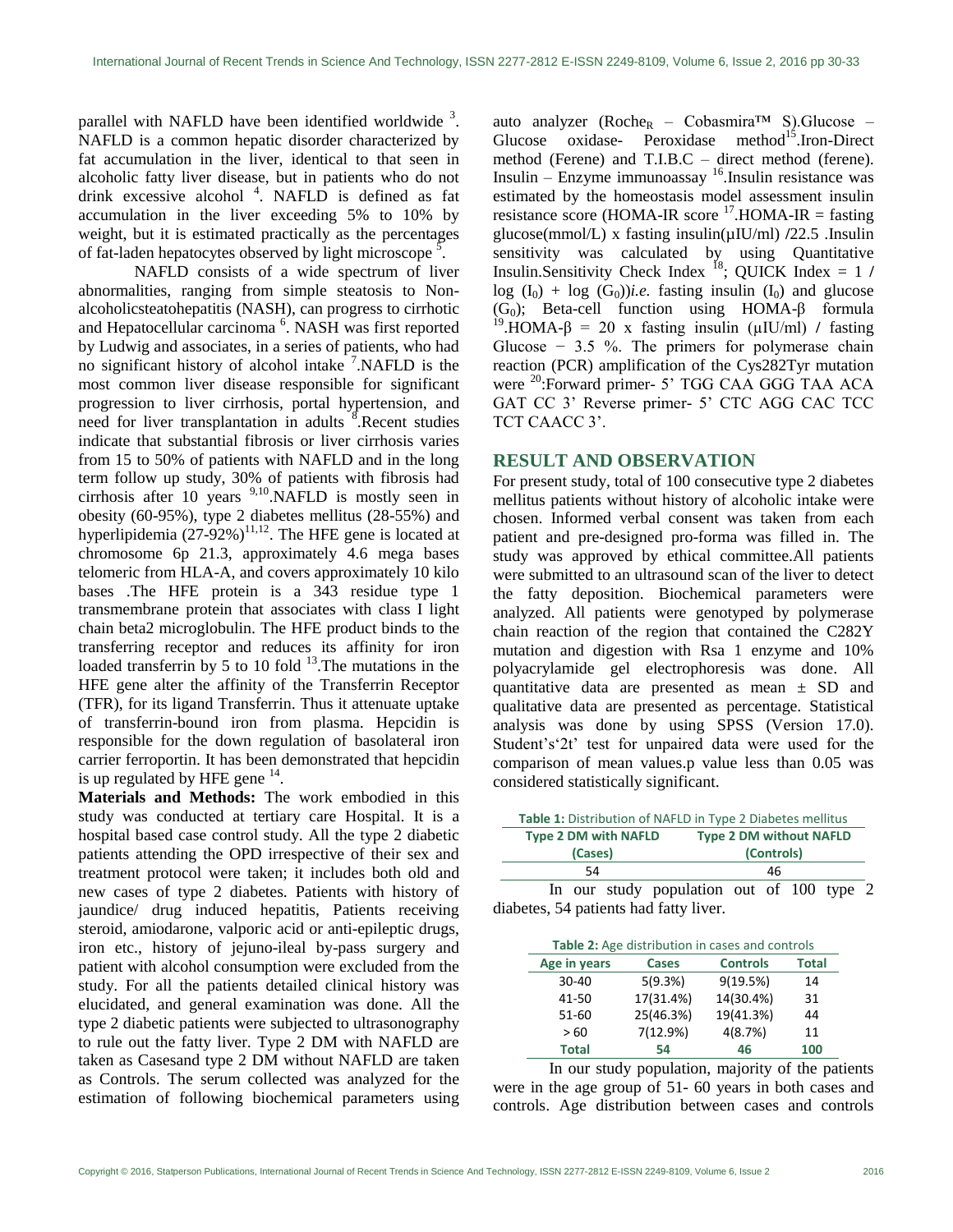were matched (Chi square value 2.45 degree of freedom (df) is 3, p value =  $0.48$ ).

| <b>Table 3:</b> Sex distribution in Cases and Controls |              |                 |              |
|--------------------------------------------------------|--------------|-----------------|--------------|
| <b>Sex</b>                                             | <b>Cases</b> | <b>Controls</b> | <b>Total</b> |
| Male                                                   | 22(40.7%)    | 29(63.1%)       | 51           |
| Female                                                 | 32(59.2%)    | 17(36.9%)       | 49           |
| <b>Total</b>                                           | 54           | 46              | 100          |

In our study population, cases had more female patients (59.2%) than controls (36.9%) and it was statistically significant (Chi square value  $x^2 = 4.94$  and  $p<0.02$ ).

**Table 4:** Markers of carbohydrate metabolism in cases and

|                               | controls         |                   |            |
|-------------------------------|------------------|-------------------|------------|
| <b>Parameters</b>             | Cases            | <b>Controls</b>   | p value    |
|                               | <b>Mean</b> tSD  | <b>Mean±SD</b>    |            |
| Fasting Glucose (mg/dl)       | $147.8 \pm 44.6$ | $138.5 \pm 33.9$  | ${}_{0.5}$ |
| Post prandial Glucose (mg/dl) | $270.7 \pm 53.1$ | $244.6 \pm 41.61$ | $< 0.01*$  |
| Fasting Insulin(uIU/ml)       | $56.4 \pm 23.3$  | $45.85 \pm 19.76$ | $< 0.05*$  |
| Homa-IR                       | $20.9 \pm 11.7$  | $16.23 \pm 9.5$   | $< 0.05*$  |
| Quick index                   | $0.26 \pm 0.02$  | $0.27 \pm 0.02$   | $0.05*$    |
| Homa- $\beta$                 | 298.3 193.8      | $160.7 \pm 98.8$  | $< 0.05*$  |

In our study population, mean fasting glucose in cases and controls  $(147.8 \pm 44.6 \text{ and } 138.5 \pm 33.9 \text{ respectively})$ were not significantly different  $(p<0.5)$ . In contrast post prandial glucose, fasting insulin, HOMA-IR and HOMAβ were significantly higher in cases (p< 0.05) when compared to controls. Insulin sensitivity index (QUICKI) was significantly low in NAFLD cases in comparison to controls ( $p < 0.05$ ).

|                  |             | <b>Table 4: Serum Iron homeostasis in Cases and Controls</b> |
|------------------|-------------|--------------------------------------------------------------|
| Serum Ironumol/I | <b>TIBC</b> | <b>Transferrin saturatio</b>                                 |

|          | Serum Ironumol/I | <b>TIBC</b>     | <b>Transferrin saturation</b> |
|----------|------------------|-----------------|-------------------------------|
|          | <b>Mean</b> tSD  | <b>Mean</b> tSD | <b>Mean</b> tSD               |
| Cases    | $16.1 \pm 2.5$   | $63.4 \pm 8.1$  | $25.9 \pm 5.0$                |
| Controls | $14.5 \pm 3.0$   | $65.5 \pm 7.1$  | $22.4 \pm 4.9$                |
| p value  | ${}_{0.01}$      | < 0.5           | ${}_{0.01}$                   |

Serum Iron and transferrin saturation were significantly raised  $(p<0.01)$  in cases. Total iron binding capacity values were not significantly different  $(p<0.5)$  between cases and controls. None of patients (both cases and controls) revealed C282Y HFE gene mutation in our study population.

### **DISCUSSION**

The various studies have been reported that prevalence of NAFLD in type 2 diabetes varies from 35 to  $75\%^{21,22}$ . In this present study the prevalence of NAFLD in type 2 diabetes was 54%. Gupte *et al* <sup>23</sup> from India had reported 49% of NAFLD in type 2 diabetes. Similarly, Luxmi *et al*<sup>24</sup> in Pakistan and Akber and Kawther *et al*<sup>25</sup> in Saudi Arabia had reported 60% and 55% respectively.

Ludwig  $et \text{ } al^7$ , a pioneer in this field had noted that females are more frequently affected by NASH. More recent studies have shown that men and women are equally affected by it; in addition even higher involvement of men also been noted. In our study females had higher prevalence of NAFLD i.e. 59% in females and 41% in males and it was statistically significant  $(p<0.05)$ . Significant increased beta-cell function (HOMA-β), fasting insulin and insulin resistance along with decreased insulin sensitivity were observe din NAFLD patients. There are many studies which go with these findings. A study done in 495 non-diabetics, non-alcoholic subjects by Mishra *et al* <sup>26</sup> in India showed that the prevalence of NAFLD increased with insulin resistance. A study report by Goritsas *et al* <sup>27</sup> on a group of Greek patients also confirms that NAFLD is strongly associated obesity, impaired glucose metabolism- hyperinsulinemia and insulin resistance.

In addition to other factors like insulin resistance, iron may also play a role in the progression of NASH by inducing oxidative stress. Although both serum iron and transferrin saturation were within in the normal reference range, NAFLD cases had significantly increased serum iron and transferrin saturation when compared to controls. Salonen *et al* <sup>28</sup> study supports the theory that increased iron stores, even in the range not considered to be associated with hemochromatosis, contribute to the development of type 2 diabetes.

More than 80% of hemochromatosis patients (HH) in populations of European origin are homozygotes for a single mutation C282Y or compound heterozygotes for C282Y and H63D mutations in the HFE gene. In contrast, none of our patients revealed HFE gene C282Y mutation. This finding was consistent with other studies. Ajay Duseja *et al*<sup>29</sup> result also do not favour iron overload and HFE gene mutations as major factors in the pathogenesis of NASH in Asian Indians.

## **CONCLUSION**

We observed significantly increased fasting insulin, betacell function (HOMA-β) and insulin resistance in addition todecreased insulin sensitivity in NAFLD patients.Among both cases and controls, none of them had HFE gene mutation.

#### **REFERENCES**

- 1. Sarah Wild, GojkaRoglic, Anders Green *et al* Global Prevalence of Diabetes: Estimates for the year 2000 and projections for 2030. Diabetes Care 2004; 27:1047–1053.
- 2. Report of the export committee on the diagnosis and classification of diabetes mellitus. Diabetes Care Jan 2002. vol 25(1); s5-s20.
- 3. Yoon KH, Lee JH, Kim JW *et al*. Epidemic obesity and type 2 diabetes in Asia. Lancet 2006; 368: 1681–8.